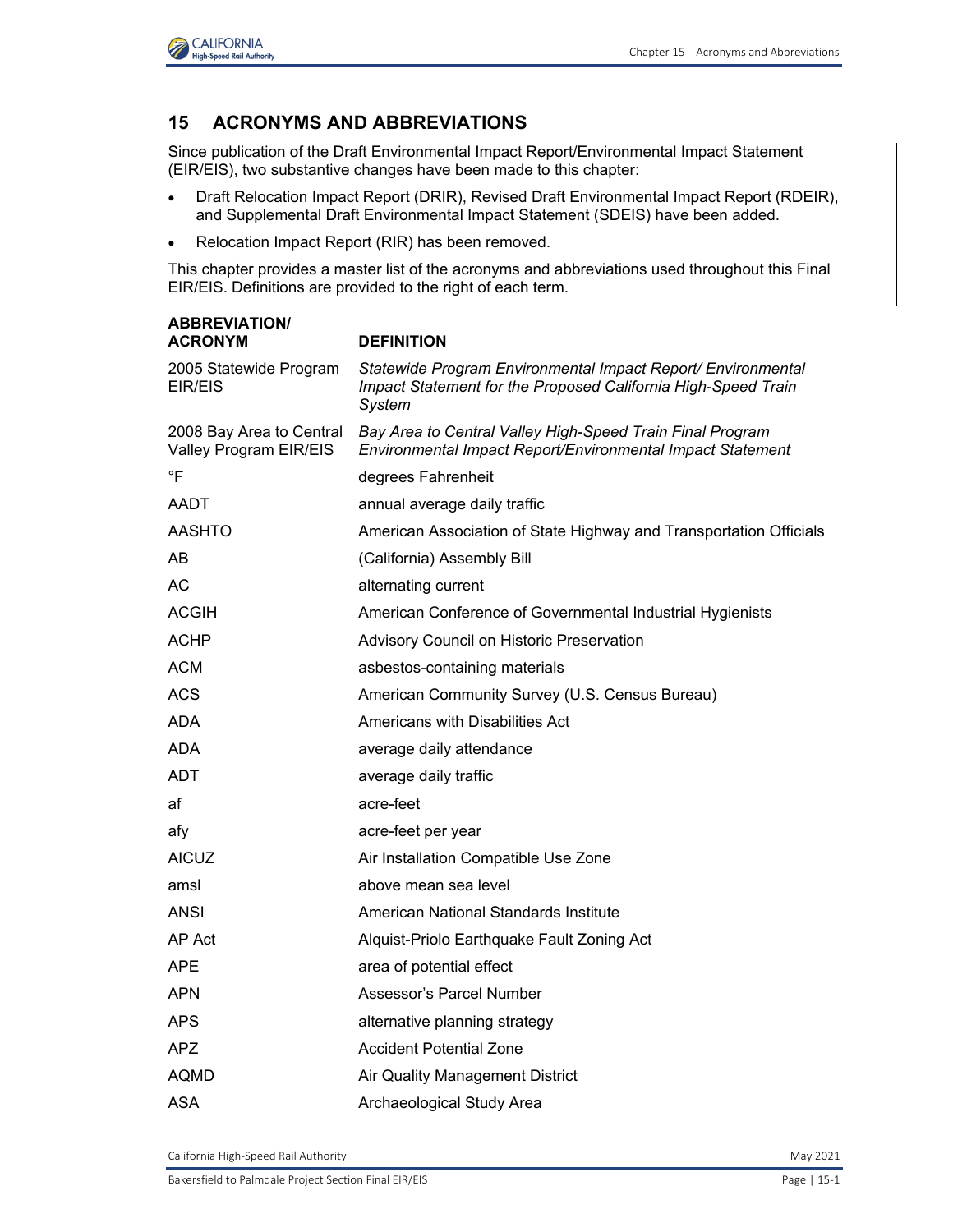

| <b>ABBREVIATION/</b><br><b>ACRONYM</b>            | <b>DEFINITION</b>                                                                        |
|---------------------------------------------------|------------------------------------------------------------------------------------------|
| <b>ASM</b>                                        | Alternatives Screening Memorandum                                                        |
| <b>ASR</b>                                        | Archaeological Survey Report                                                             |
| <b>ASTM</b>                                       | ASTM International (formerly known as the American Society for<br>Testing and Materials) |
| <b>ATC</b>                                        | automatic train control                                                                  |
| <b>ATP</b>                                        | Archaeological Treatment Plan                                                            |
| Authority                                         | California High-Speed Rail Authority                                                     |
| <b>AVAQMD</b>                                     | Antelope Valley Air Quality Management District                                          |
| <b>AVTA</b>                                       | Antelope Valley Transit Authority                                                        |
| Bakersfield to Palmdale<br><b>Project Section</b> | Bakersfield to Palmdale Project Section of the California High-Speed<br>Rail System      |
| <b>BART</b>                                       | <b>Bay Area Rapid Transit</b>                                                            |
| <b>BCHSHD</b>                                     | Big Creek Hydroelectric System Historic District                                         |
| <b>BEMP</b>                                       | <b>Built Environment Monitoring Plan</b>                                                 |
| <b>BETP</b>                                       | <b>Built Environment Treatment Plan</b>                                                  |
| <b>BFE</b>                                        | base flood elevation                                                                     |
| <b>BFL</b>                                        | <b>Meadows Field Airport</b>                                                             |
| <b>BGEPA</b>                                      | Bald and Golden Eagle Protection Act                                                     |
| bgs                                               | below ground surface                                                                     |
| <b>BLM</b>                                        | <b>Bureau of Land Management</b>                                                         |
| <b>BMP</b>                                        | best management practice                                                                 |
| <b>BNSF</b>                                       | BNSF Railway (formerly Burlington Northern Santa Fe Railway)                             |
| <b>BOR</b>                                        | <b>Bureau of Reclamation</b>                                                             |
| B-P                                               | Bakersfield to Palmdale Project Section                                                  |
| BPM-V3                                            | <b>Business Plan Model, Version 3</b>                                                    |
| <b>BRMP</b>                                       | <b>Biological Resources Management Plan</b>                                              |
| <b>BSA</b>                                        | <b>Biological Study Area</b>                                                             |
| <b>Btu</b>                                        | British thermal unit(s)                                                                  |
| <b>BUR</b>                                        | Hollywood Burbank Airport                                                                |
| C&D                                               | construction and demolition                                                              |
| CAA                                               | Clean Air Act                                                                            |
| CAAQS                                             | California Ambient Air Quality Standards                                                 |
| <b>CADD</b>                                       | computer-aided design and drafting                                                       |
| CAISO                                             | California Independent System Operator                                                   |
| Cal. Code Regs.                                   | California Code of Regulations                                                           |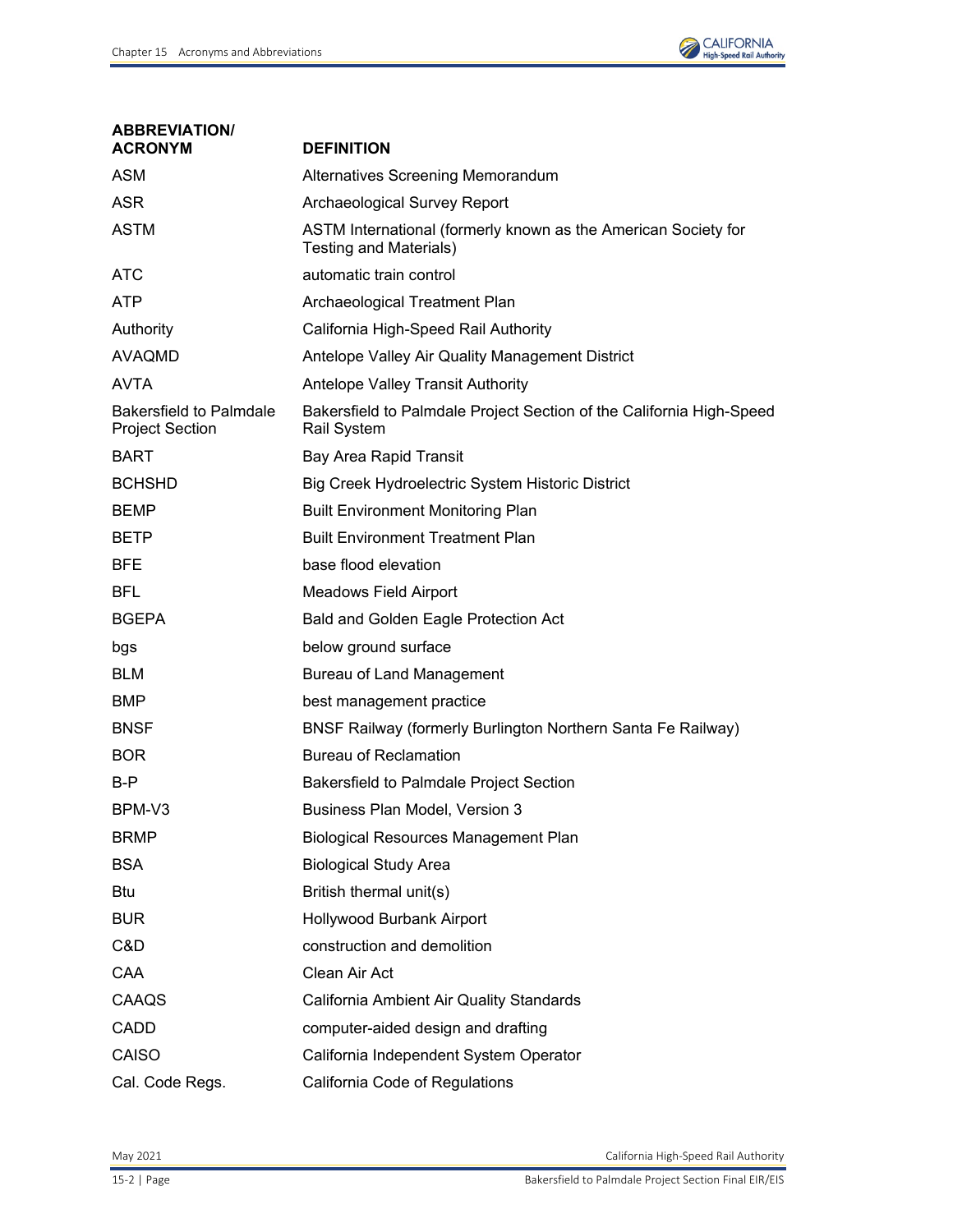

| <b>ABBREVIATION/</b><br><b>ACRONYM</b> | <b>DEFINITION</b>                                                               |
|----------------------------------------|---------------------------------------------------------------------------------|
| CalEEMod                               | California Emissions Estimator Model                                            |
| Cal-EPA                                | California Environmental Protection Agency                                      |
| CAL FIRE                               | California Department of Forestry and Fire Protection                           |
| Cal-IPC                                | California Invasive Plant Council                                               |
| CALINE4                                | California LINE Source Dispersion Model, Version 4 (air quality<br>model)       |
| Cal. Public Res. Code                  | California Public Resources Code                                                |
| Cal-OSHA                               | California Occupational Safety and Health Administration                        |
| Cal. Water Code                        | California Water Code                                                           |
| CalRecycle                             | California Department of Resources, Recycling, and Recovery                     |
| Caltrans                               | California Department of Transportation                                         |
| <b>CAOTS</b>                           | California Office of Traffic Safety                                             |
| <b>CARB</b>                            | California Air Resources Board                                                  |
| <b>CBSC</b>                            | California Building Standards Code                                              |
| <b>CCH</b>                             | Consortium of California Herbaria                                               |
| <b>CCNM</b>                            | César E. Chávez National Monument                                               |
| <b>CDFA</b>                            | California Department of Food and Agriculture                                   |
| <b>CDFG</b>                            | California Department of Fish and Game                                          |
| <b>CDFW</b>                            | California Department of Fish and Wildlife                                      |
| <b>CDMG</b>                            | California Department of Conservation, Division of Mines and<br>Geology         |
| <b>CDP</b>                             | census designated place                                                         |
| <b>CDSM</b>                            | cement deep-soil-mixing                                                         |
| <b>CEC</b>                             | California Energy Commission                                                    |
| CEDD                                   | California Employment Development Department                                    |
| <b>CEQ</b>                             | Council on Environmental Quality (federal)                                      |
| <b>CEQA</b>                            | California Environmental Quality Act                                            |
| <b>CERCLA</b>                          | Comprehensive Environmental Response, Compensation, and<br><b>Liability Act</b> |
| <b>CESA</b>                            | California Endangered Species Act                                               |
| <b>CFGC</b>                            | California Fish and Game Code                                                   |
| C.F.R                                  | Code of Federal Regulations                                                     |
| cfs                                    | cubic feet per second                                                           |
| <b>CGS</b>                             | California Geological Survey                                                    |
| CH <sub>4</sub>                        | methane                                                                         |
| <b>CHA</b>                             | collision hazard analysis                                                       |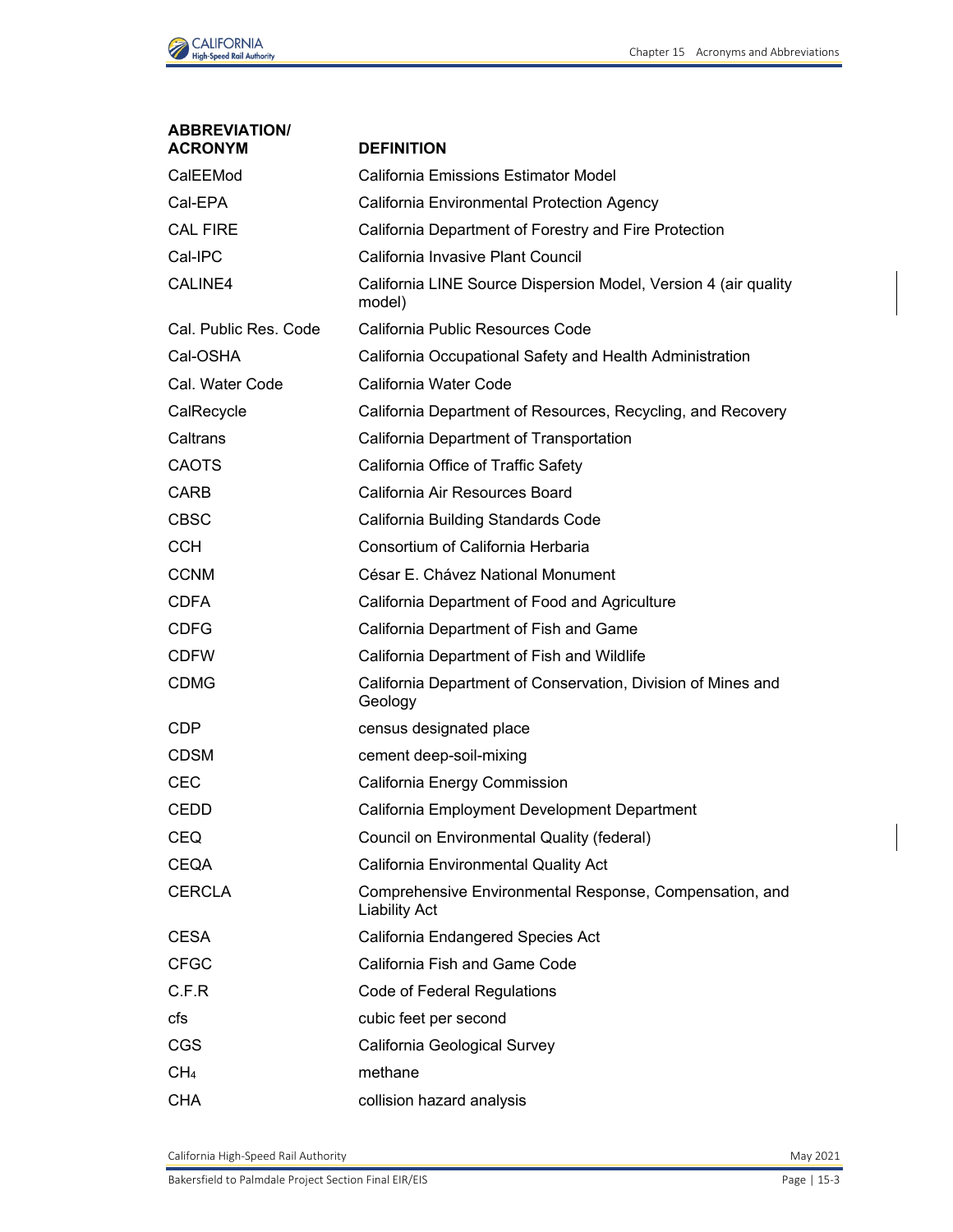

| <b>ABBREVIATION/</b><br><b>ACRONYM</b> | <b>DEFINITION</b>                                                                                       |
|----------------------------------------|---------------------------------------------------------------------------------------------------------|
| <b>CIA</b>                             | <b>Community Impact Assessment</b>                                                                      |
| <b>CLOMR</b>                           | Conditional Letter of Map Revision                                                                      |
| <b>CMA</b>                             | <b>Conservation Management Action</b>                                                                   |
| <b>CMP</b>                             | <b>Congestion Management Plan</b>                                                                       |
|                                        | or                                                                                                      |
|                                        | <b>Construction Management Plan</b>                                                                     |
| <b>CNDDB</b>                           | California Natural Diversity Database                                                                   |
| <b>CNPS</b>                            | California Native Plant Society                                                                         |
| CO                                     | carbon monoxide                                                                                         |
| CO <sub>2</sub>                        | carbon dioxide                                                                                          |
| CO <sub>2</sub> e                      | carbon dioxide equivalent                                                                               |
| COG                                    | <b>Council of Governments</b>                                                                           |
| Cortese                                | State of California Department of Toxic Substances Control<br>Hazardous Waste and Substances Sites List |
| CP                                     | construction package                                                                                    |
| <b>CPTED</b>                           | Crime Prevention through Environmental Design                                                           |
| <b>CPUC</b>                            | California Public Utilities Commission                                                                  |
| <b>CRHR</b>                            | California Register of Historical Resources                                                             |
| <b>CRPR</b>                            | California Rare Plant Rank                                                                              |
| <b>CSLC</b>                            | California State Lands Commission                                                                       |
| <b>CSMP</b>                            | Corridor System Management Plan                                                                         |
| CT.                                    | computed tomography                                                                                     |
| <b>CTP</b>                             | <b>Construction Transportation Plan</b>                                                                 |
| <b>CUPA</b>                            | <b>Certified Unified Program Agency</b>                                                                 |
| <b>CVFPB</b>                           | Central Valley Flood Protection Board                                                                   |
| <b>CVRWQCB</b>                         | Central Valley Regional Water Quality Control Board                                                     |
| <b>CWA</b>                             | Clean Water Act                                                                                         |
| <b>CWHR</b>                            | California Wildlife Habitat Relationship                                                                |
| CZ                                     | Clear Zone                                                                                              |
| <b>DART</b>                            | Dallas Area Rapid Transit                                                                               |
| DB                                     | design-build                                                                                            |
| dB                                     | decibel(s)                                                                                              |
| dBA                                    | A-weighted decibel(s)                                                                                   |
| $dBA$ $L_{eq}$                         | equivalent continuous noise level measured in A-weighted decibels                                       |
| DC                                     | direct current                                                                                          |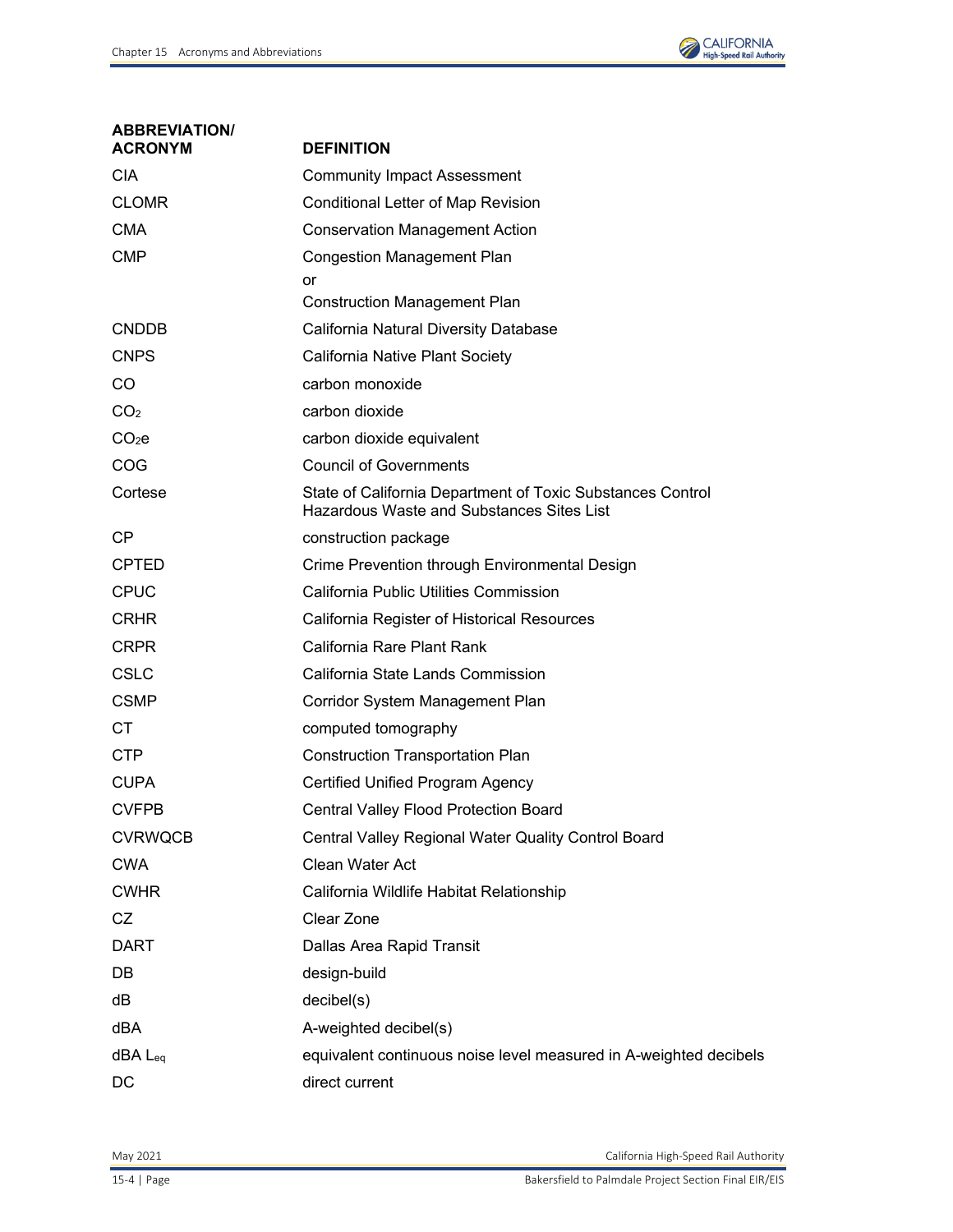

| <b>ABBREVIATION/</b><br><b>ACRONYM</b> | <b>DEFINITION</b>                                           |
|----------------------------------------|-------------------------------------------------------------|
| <b>DCM</b>                             | California High-Speed Rail Authority Design Criteria Manual |
| <b>DEIR</b>                            | draft environmental impact report (CEQA)                    |
| <b>DEIS</b>                            | draft environmental impact statement (NEPA)                 |
| <b>DOC</b>                             | California Department of Conservation                       |
| <b>DOF</b>                             | California Department of Finance                            |
| <b>DOGGR</b>                           | California Department of Oil, Gas, and Geothermal Resources |
| <b>DPM</b>                             | diesel particulate matter                                   |
| DPR                                    | California Department of Parks and Recreation               |
| <b>DRECP</b>                           | Desert Renewable Energy Conservation Plan                   |
| <b>DRIR</b>                            | <b>Draft Relocation Impact Report</b>                       |
| <b>DSMP</b>                            | District System Management Plan                             |
| <b>DSOD</b>                            | California Division of Safety of Dams                       |
| <b>DWR</b>                             | California Department of Water Resources                    |
| EA                                     | Environmental Assessment (NEPA)                             |
| EB.                                    | eastbound                                                   |
| <b>EDR</b>                             | Environmental Data Resources, Inc.                          |
| <b>EIR</b>                             | environmental impact report (CEQA)                          |
| <b>EIS</b>                             | environmental impact statement (NEPA)                       |
| <b>EJ</b>                              | environmental justice                                       |
| <b>EKAPCD</b>                          | Eastern Kern Air Pollution Control District                 |
| <b>ELF</b>                             | extremely low frequency                                     |
| <b>EMC</b>                             | electromagnetic compatibility                               |
| <b>EMCPP</b>                           | Electromagnetic Compatibility Program Plan                  |
| <b>EMF</b>                             | electromagnetic field                                       |
| EMFAC2014                              | <b>Emission Factors 2014</b>                                |
| EMI                                    | electromagnetic interference                                |
| EMMA                                   | Environmental Mitigation Management and Assessment          |
| EO.                                    | (California) Executive Order                                |
| ERA                                    | environmentally restricted area                             |
| <b>ESA</b>                             | environmental site assessment                               |
|                                        | or                                                          |
|                                        | <b>Federal Endangered Species Act</b>                       |
| EMU                                    | electric multiple unit                                      |
| <b>FAA</b>                             | <b>Federal Aviation Administration</b>                      |
| <b>FAST Act</b>                        | Fixing America's Surface Transportation Act                 |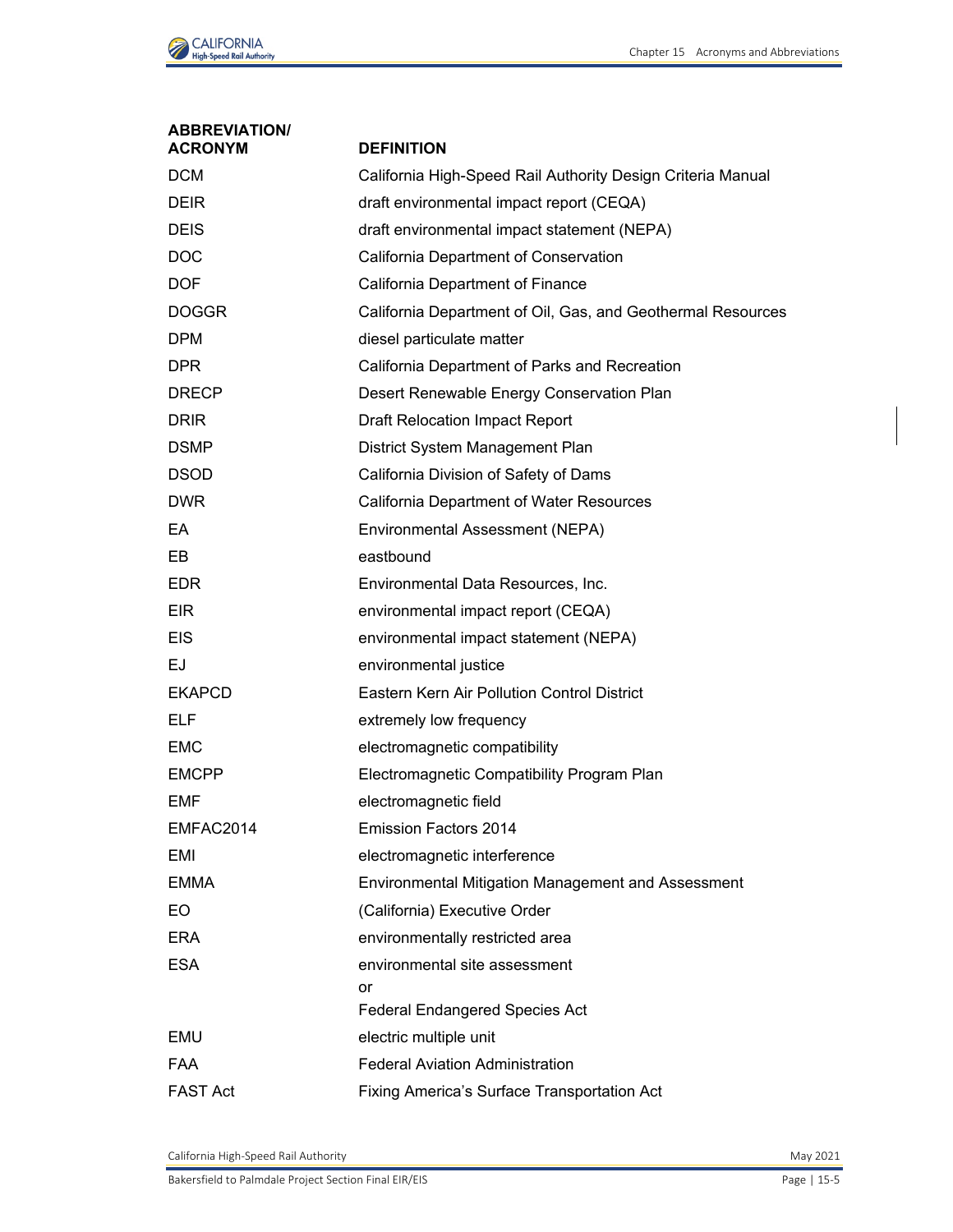

| <b>ABBREVIATION/</b><br><b>ACRONYM</b> | <b>DEFINITION</b>                                         |
|----------------------------------------|-----------------------------------------------------------|
| <b>FAT</b>                             | Fresno-Yosemite International Airport                     |
| F-B LGA                                | Fresno to Bakersfield Locally Generated Alternative       |
| <b>FCC</b>                             | <b>Federal Communications Commission</b>                  |
| Fed. Reg.                              | <b>Federal Register</b>                                   |
| <b>FEMA</b>                            | <b>Federal Emergency Management Agency</b>                |
| <b>FHWA</b>                            | <b>Federal Highway Administration</b>                     |
| <b>FIRM</b>                            | Flood Insurance Rate Map                                  |
| <b>FLSP</b>                            | Fire and Life Safety Program                              |
| <b>FMMP</b>                            | Farmland Mapping and Monitoring Program                   |
| <b>FOE</b>                             | Finding of Effect                                         |
| <b>FPPA</b>                            | <b>Farmland Protection Policy Act</b>                     |
| <b>FRA</b>                             | <b>Federal Railroad Administration</b>                    |
| <b>FSZ</b>                             | <b>Farmland Security Zone</b>                             |
| ft                                     | foot/feet                                                 |
| <b>FTA</b>                             | <b>Federal Transit Administration</b>                     |
| FY.                                    | fiscal year                                               |
| g                                      | acceleration of gravity                                   |
| G                                      | gauss                                                     |
| <b>GAMAQI</b>                          | Guide for Assessing and Mitigating Air Quality Impacts    |
| GC                                     | general conformity                                        |
| <b>GET</b>                             | <b>Golden Empire Transit District</b>                     |
| <b>GHG</b>                             | greenhouse gas                                            |
| GHz                                    | gigahertz                                                 |
| <b>GIS</b>                             | geographic information system                             |
| <b>GPS</b>                             | global positioning system                                 |
| <b>GSSPR</b>                           | geology, soils, seismicity, and paleontological resources |
| GWh                                    | gigawatt-hour(s)                                          |
| <b>GWP</b>                             | global warming potential                                  |
| HA                                     | <b>Hydrological Area</b>                                  |
| <b>HABS</b>                            | <b>Historic American Building Survey</b>                  |
| <b>HAER</b>                            | <b>Historic American Engineering Record</b>               |
| <b>HALS</b>                            | Historic American Landscape Survey                        |
| <b>HASR</b>                            | Historic Architectural Survey Report                      |
| <b>HCM</b>                             | <b>Highway Capacity Manual</b>                            |
| <b>HCP</b>                             | <b>Habitat Conservation Plan</b>                          |

 $\overline{\mathbf{I}}$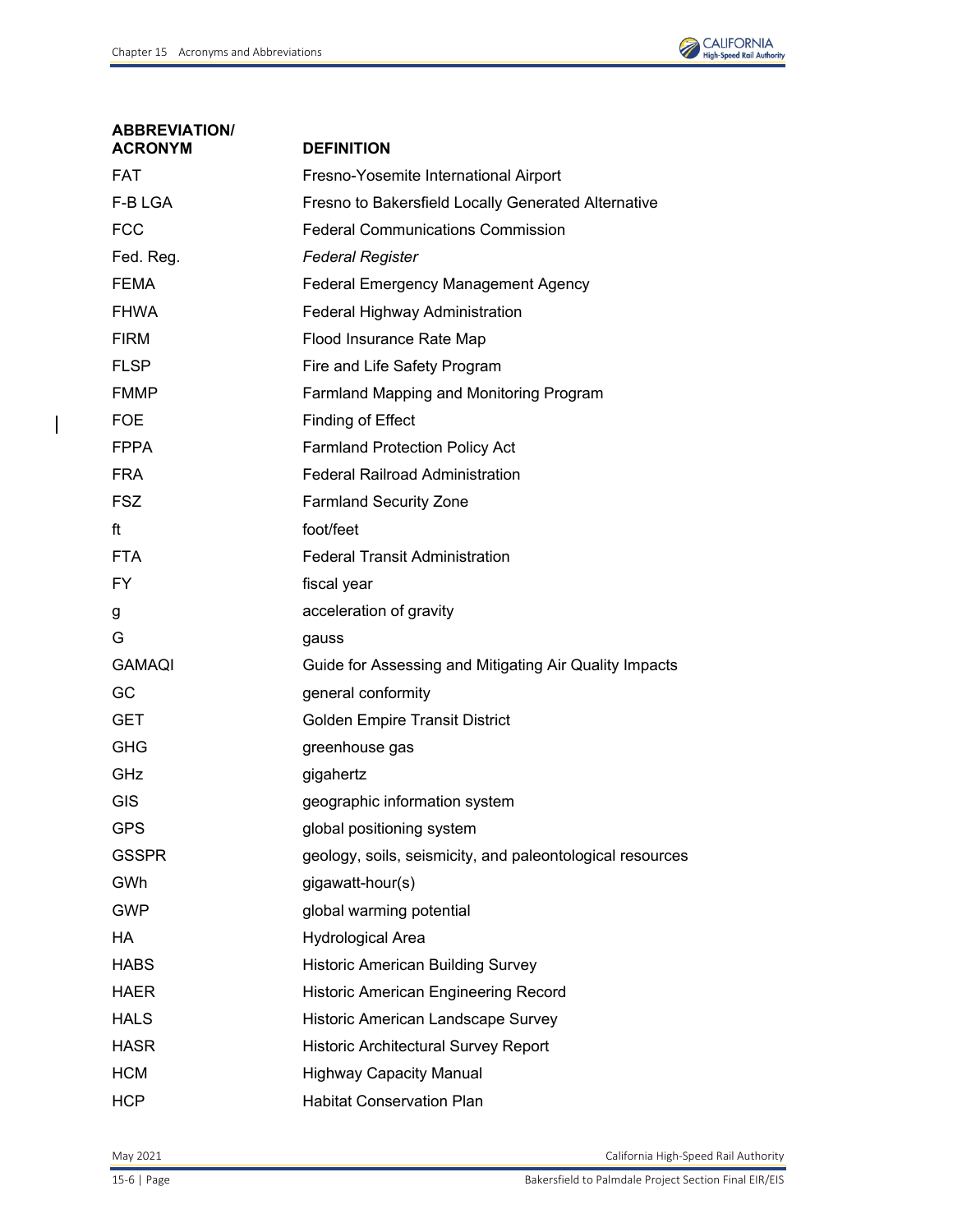

| <b>ABBREVIATION/</b><br><b>ACRONYM</b> | <b>DEFINITION</b>                                                                   |
|----------------------------------------|-------------------------------------------------------------------------------------|
| HF                                     | high frequency                                                                      |
| <b>HMF</b>                             | heavy maintenance facility                                                          |
| <b>HPSR</b>                            | <b>Historic Property Survey Report</b>                                              |
| <b>HSR</b>                             | high-speed rail                                                                     |
| HU                                     | Hydrologic Unit                                                                     |
| <b>HUC</b>                             | <b>Hydrologic Unit Code</b>                                                         |
| Hz                                     | Hertz                                                                               |
| T                                      | Interstate                                                                          |
| <b>IAMF</b>                            | impact avoidance and minimization feature (California High-Speed<br>Rail Authority) |
| <b>IBC</b>                             | International Building Code                                                         |
| ICC                                    | Interstate Commerce Commission                                                      |
| <b>IEEE</b>                            | Institute of Electrical and Electronic Engineers                                    |
| in/sec                                 | inch(es) per second                                                                 |
| <b>InSAR</b>                           | Interferometric Synthetic Aperture Radar                                            |
| <b>IOS</b>                             | <b>Initial Operating Segment</b>                                                    |
| <b>ISEP</b>                            | Implementation Stage Electromagnetic Compatibility Program Plan                     |
| <b>KCSOS</b>                           | Kern County Superintendent of Schools                                               |
| Kern COG                               | <b>Kern Council of Governments</b>                                                  |
| kHz                                    | kilohertz                                                                           |
| kV                                     | kilovolt(s)                                                                         |
| kV/m                                   | kilovolt(s) per meter                                                               |
| <b>KVP</b>                             | key viewpoint                                                                       |
| kWh                                    | kilowatt-hour(s)                                                                    |
| La Paz                                 | Nuestra Señora Reina de La Paz/César E. Chávez National<br>Monument                 |
| <b>LACDPW</b>                          | Los Angeles County Department of Public Works                                       |
| <b>LACM</b>                            | Natural History Museum of Los Angeles County                                        |
| <b>LACSD</b>                           | Los Angeles County Sanitation Districts                                             |
| Lahontan Basin Plan                    | Water Quality Control Plan for the Lahontan Region                                  |
| <b>LAX</b>                             | Los Angeles International Airport                                                   |
| LBP                                    | lead-based paint                                                                    |
| <b>LCFF</b>                            | Local Control Funding Formula                                                       |
| <b>LDA</b>                             | light-duty automobiles                                                              |
| $L_{dn}$                               | day-night sound level, dBA                                                          |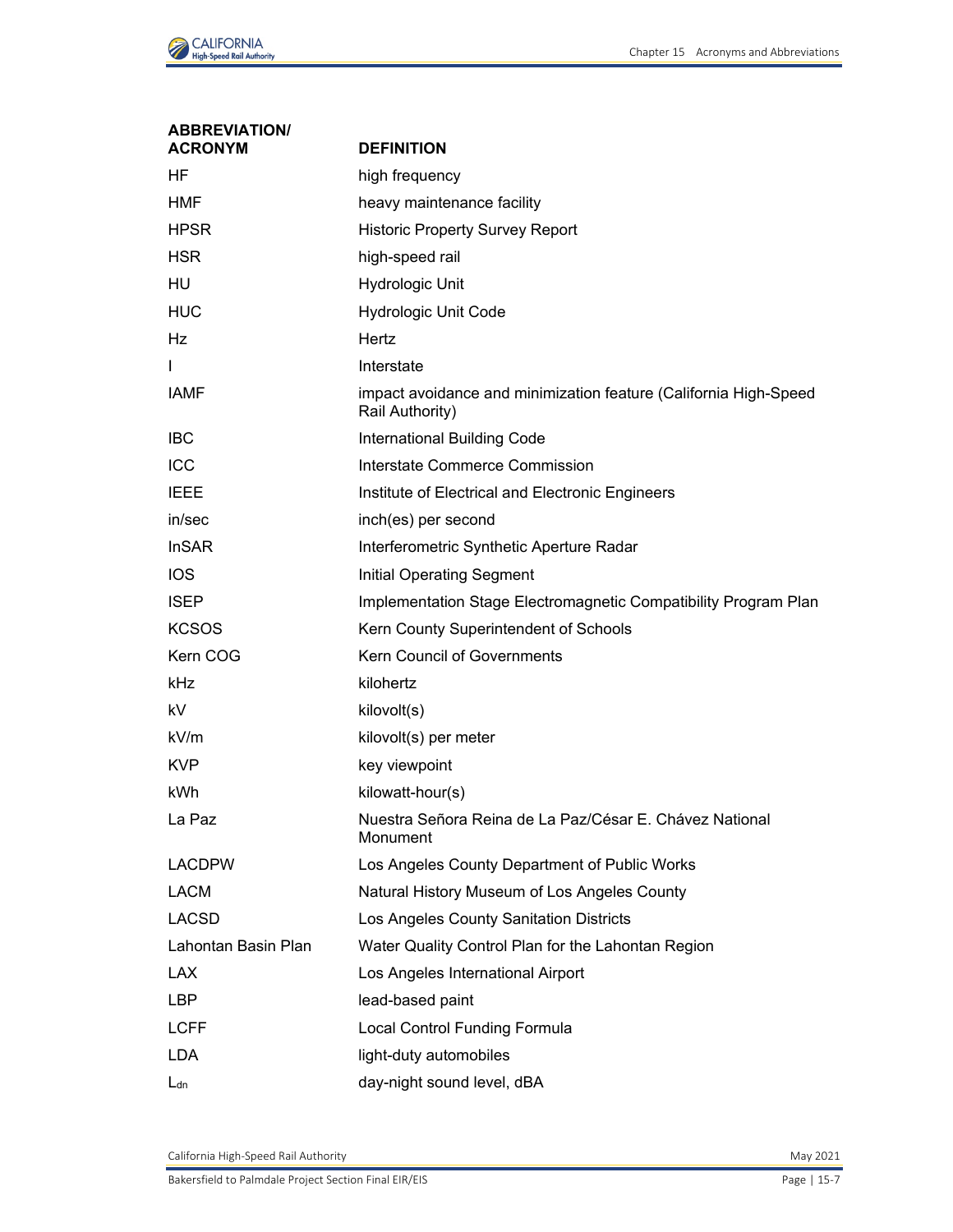

| <b>ABBREVIATION/</b><br><b>ACRONYM</b> | <b>DEFINITION</b>                                        |
|----------------------------------------|----------------------------------------------------------|
| <b>LDT</b>                             | light-duty trucks                                        |
| <b>LEDPA</b>                           | Least Environmentally Damaging Practicable Alternative   |
| LEP                                    | limited English proficiency                              |
| $L_{eq}$                               | equivalent sound level, dBA                              |
| <b>LGA</b>                             | Locally Generated Alternative (see F-B LGA)              |
| $L_{\text{max}}$                       | maximum instantaneous noise level                        |
| LMF                                    | light maintenance facility                               |
| <b>LOMR</b>                            | Letter of Map Revision                                   |
| LOS                                    | level(s)-of-service                                      |
| <b>LWCF</b>                            | Land and Water Conservation Fund                         |
| $L_v$                                  | root-mean-square velocity level                          |
| М                                      | magnitude (earthquake)                                   |
| Ма                                     | million years ago                                        |
| <b>MAP</b>                             | million annual passengers                                |
| <b>MAX</b>                             | Metropolitan Area Express                                |
| MaxEnt                                 | maximum entropy modeling                                 |
| May 2014 Project                       | Fresno to Bakersfield Section Approved Project           |
| <b>MBHCP</b>                           | Metropolitan Bakersfield Habitat Conservation Plan       |
| MBTA                                   | <b>Migratory Bird Treaty Act</b>                         |
| <b>MDAB</b>                            | Mojave Desert Air Basin                                  |
| <b>MDBM</b>                            | Mount Diablo Base and Meridian                           |
| Metro                                  | Los Angeles County Metropolitan Transportation Authority |
| mG                                     | milligauss                                               |
| mHz                                    | megahertz                                                |
| mi                                     | mile(s)                                                  |
| <b>MLD</b>                             | most likely descendant                                   |
| mm/yr                                  | millimeter per year                                      |
| МM                                     | mitigation measure                                       |
| <b>MMBtu</b>                           | million British thermal units                            |
| <b>MMEP</b>                            | Mitigation Monitoring and Enforcement Plan               |
| MMT                                    | million metric tons                                      |
| <b>MOA</b>                             | memorandum of agreement                                  |
| <b>MOWF</b>                            | maintenance-of-way facility                              |
| <b>MOIS</b>                            | maintenance of infrastructure siding                     |
| <b>MPE</b>                             | maximum permissible exposure                             |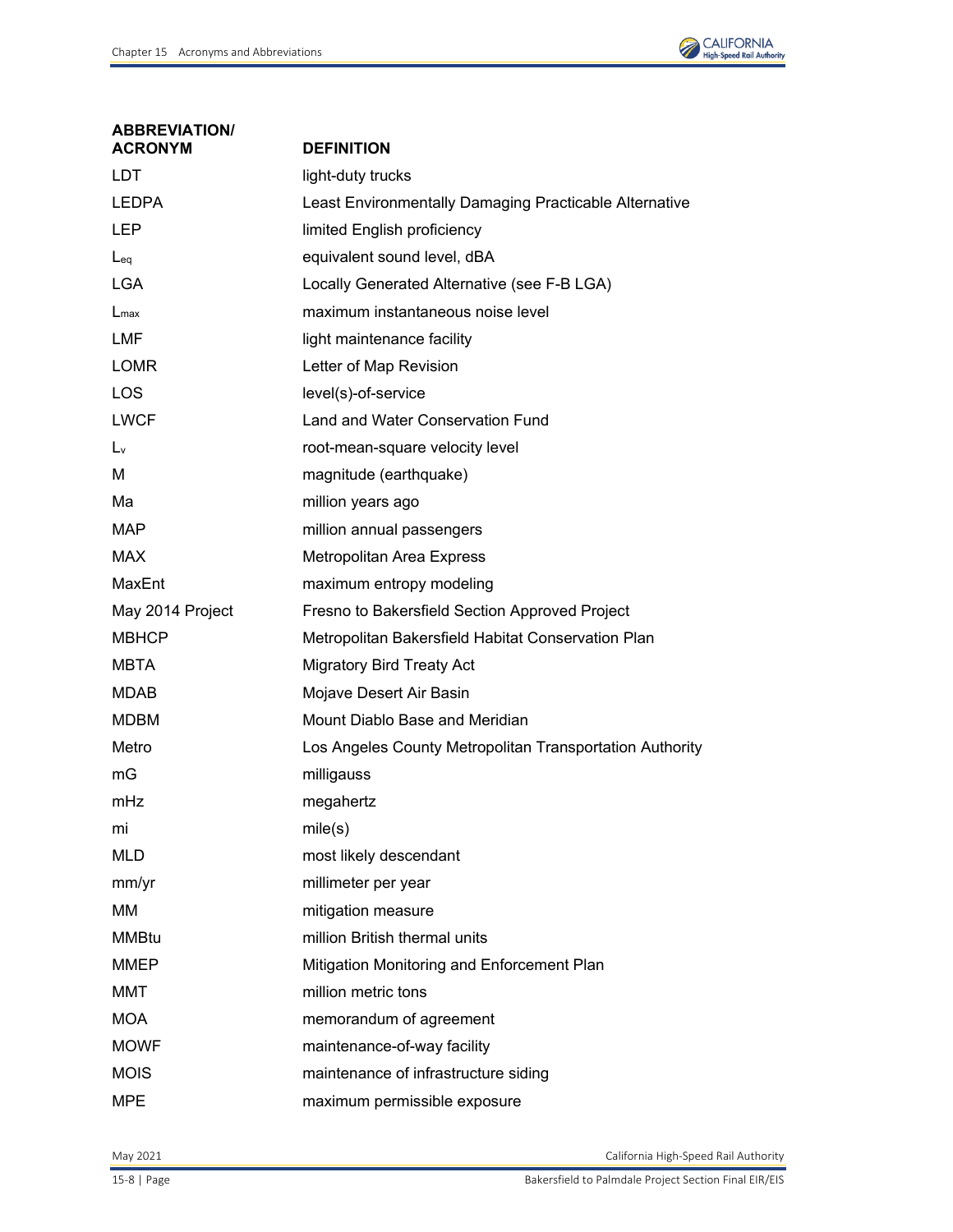

| <b>ABBREVIATION/</b><br><b>ACRONYM</b> | <b>DEFINITION</b>                               |
|----------------------------------------|-------------------------------------------------|
| mph                                    | mile(s) per hour                                |
| <b>MPO</b>                             | metropolitan planning organization              |
| MR.                                    | map reference                                   |
| MRI                                    | magnetic resonance imaging                      |
| <b>MRZ</b>                             | mineral resource zone                           |
| MS4                                    | municipal separate storm sewer system           |
| <b>MSAT</b>                            | mobile-source air toxics                        |
| МW                                     | megawatt(s)                                     |
| N <sub>2</sub> O                       | nitrous oxide                                   |
| N/A                                    | not applicable                                  |
| <b>NA</b>                              | not available                                   |
| <b>NAAQS</b>                           | National Ambient Air Quality Standards          |
| NAC                                    | Noise Abatement Criteria                        |
| <b>NADR</b>                            | Noise Abatement Decision Report                 |
| NAHC                                   | Native American Heritage Commission             |
| <b>NAICS</b>                           | North American Industry Classification System   |
| NB.                                    | northbound                                      |
| <b>NCCP</b>                            | <b>Natural Communities Conservation Plan</b>    |
| n.d.                                   | no date                                         |
| <b>NDB</b>                             | non-directional beacon                          |
| NEPA                                   | <b>National Environmental Policy Act</b>        |
| NFPA                                   | <b>National Fire Protection Association</b>     |
| NHL                                    | National Historic Landmark                      |
| <b>NHPA</b>                            | National Historic Preservation Act of 1966      |
| <b>NIMS</b>                            | National Incident Management System             |
| <b>NMFS</b>                            | <b>National Marine Fisheries Service</b>        |
| NO <sub>2</sub>                        | nitrogen dioxide                                |
| <b>NOA</b>                             | naturally occurring asbestos                    |
| <b>NO<sub>x</sub></b>                  | nitrogen oxides                                 |
| <b>NPDES</b>                           | National Pollutant Discharge Elimination System |
| <b>NPS</b>                             | <b>National Park Service</b>                    |
| <b>NRCS</b>                            | <b>Natural Resources Conservation Service</b>   |
| <b>NRHP</b>                            | National Register of Historic Places            |
| NSR                                    | Noise Study Report                              |
| $O_3$                                  | ozone                                           |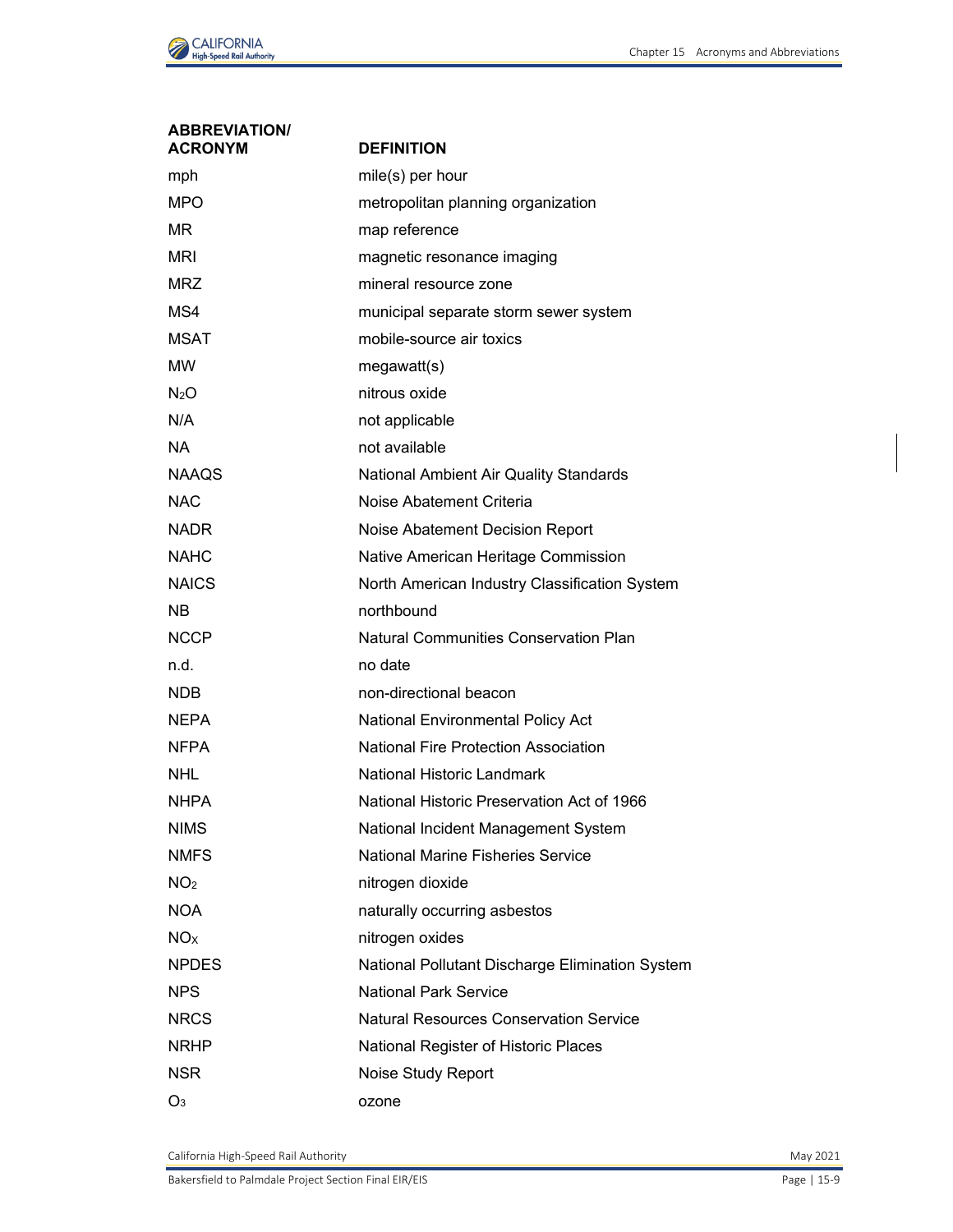

| <b>ABBREVIATION/</b><br><b>ACRONYM</b> | <b>DEFINITION</b>                                                   |
|----------------------------------------|---------------------------------------------------------------------|
| <b>OCC</b>                             | <b>Operation Control Center</b>                                     |
| <b>OCS</b>                             | overhead contact system                                             |
| <b>OEHHA</b>                           | (California) Office of Environmental Health Hazard Assessment       |
| <b>OHP</b>                             | (California) Office of Historic Preservation                        |
| <b>OHWM</b>                            | ordinary high water mark                                            |
| <b>OSHA</b>                            | Occupational Safety and Health Administration                       |
| $P-B$                                  | Palmdale to Burbank Project Section                                 |
| <b>PA</b>                              | programmatic agreement                                              |
| <b>PAA</b>                             | <b>Preliminary Alternatives Analysis</b>                            |
| <b>PATCO</b>                           | Port Authority Transit Corporation                                  |
| <b>Pb</b>                              | lead                                                                |
| PCB                                    | polychlorinated biphenyls                                           |
| <b>PCM</b>                             | <b>Project Construction Manager</b>                                 |
| <b>PCT</b>                             | <b>Pacific Crest Trail</b>                                          |
| <b>PEC</b>                             | potential environmental concern                                     |
| <b>PEPD</b>                            | Preliminary Engineering for Project Definition                      |
| PG&E                                   | Pacific Gas and Electric                                            |
| <b>PHA</b>                             | preliminary hazard analysis                                         |
| <b>PIM</b>                             | <b>Public Information Meeting</b>                                   |
| PM <sub>2.5</sub>                      | particulate matter smaller than or equal to 2.5 microns in diameter |
| $PM_{10}$                              | particulate matter smaller than or equal to 10 microns in diameter  |
| <b>PMD</b>                             | Palmdale Regional Airport                                           |
| <b>Policy Council</b>                  | San Joaquin Valley Regional Planning Agencies' Policy Council       |
| Porter-Cologne Act                     | Porter Cologne Water Quality Control Act                            |
| ppm                                    | parts per million                                                   |
| <b>PPV</b>                             | peak particle velocity                                              |
| <b>PRIIA</b>                           | Passenger Rail Investment and Improvement Act of 2008               |
| <b>PRM</b>                             | paleontological resources monitor                                   |
| <b>PRMMP</b>                           | Paleontological Resource Monitoring and Mitigation Plan             |
| <b>PRS</b>                             | paleontological resources specialist                                |
| <b>PTC</b>                             | positive train control                                              |
| <b>PTE</b>                             | permission to enter                                                 |
| QI                                     | Qualified Investigator                                              |
| <b>RCRA</b>                            | Resource Conservation and Recovery Act                              |
| <b>RDEIR</b>                           | Revised Draft Environmental Impact Report                           |

 $\overline{\phantom{a}}$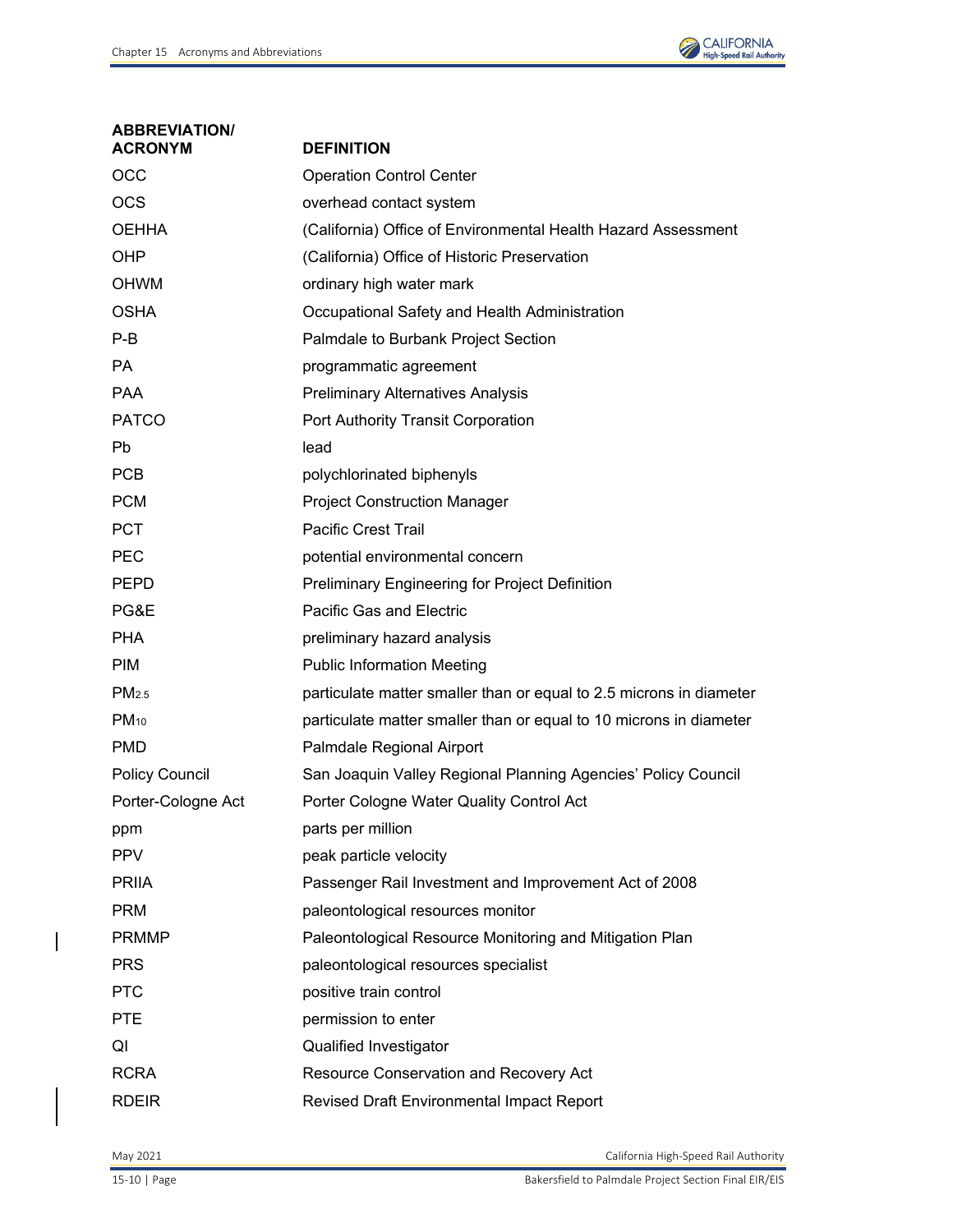

| <b>ABBREVIATION/</b><br><b>ACRONYM</b> | <b>DEFINITION</b>                                                           |
|----------------------------------------|-----------------------------------------------------------------------------|
| Renfe                                  | Renfe Operadora (Spanish national railway system)                           |
| RF.                                    | radio frequency                                                             |
| <b>RFI</b>                             | radio-frequency interference                                                |
| <b>RFQ</b>                             | request for qualifications                                                  |
| <b>RIMS</b>                            | Regional Input-Output Modeling System of the Bureau of Economic<br>Analysis |
| <b>RIR</b>                             | <b>Relocation Impact Report</b>                                             |
| <b>RMS</b>                             | root-mean-square                                                            |
| <b>ROD</b>                             | Record of Decision (NEPA)                                                   |
| <b>ROG</b>                             | reactive organic gases                                                      |
| <b>ROW</b>                             | right-of-way                                                                |
| <b>RPR</b>                             | <b>Rare Plant Rank</b>                                                      |
| <b>RRP</b>                             | Restoration and Revegetation Plan                                           |
| <b>RSA</b>                             | resource study area                                                         |
| <b>RTP</b>                             | Regional Transportation Plan                                                |
| <b>RWQCB</b>                           | Regional Water Quality Control Board                                        |
| <b>SAA</b>                             | Supplemental Alternatives Analysis                                          |
| <b>SB</b>                              | (California) Senate Bill                                                    |
|                                        | or                                                                          |
|                                        | southbound                                                                  |
| <b>SBBM</b>                            | San Bernardino Baseline and Meridian                                        |
| <b>SCAG</b>                            | Southern California Association of Governments                              |
| <b>SCS</b>                             | sustainable communities strategy                                            |
| <b>SCE</b>                             | Southern California Edison                                                  |
| <b>SDEIS</b>                           | Supplemental Draft Environmental Impact Statement                           |
| <b>SEL</b>                             | Sound Exposure Level                                                        |
| <b>SEMS</b>                            | Standardized Emergency Management System                                    |
| <b>SEPTA</b>                           | Southeastern Pennsylvania Transportation Authority                          |
| SF <sub>6</sub>                        | sulfur hexafluoride                                                         |
| <b>SFHA</b>                            | Special Flood-Hazard Areas                                                  |
| <b>SGP</b>                             | <b>Strategic Growth Plan</b>                                                |
| <b>SHPO</b>                            | State Historic Preservation Office(r)                                       |
| <b>SIL</b>                             | Significant Impact Level                                                    |
| <b>SIP</b>                             | state implementation plan                                                   |
| <b>SJVAB</b>                           | San Joaquin Valley Air Basin                                                |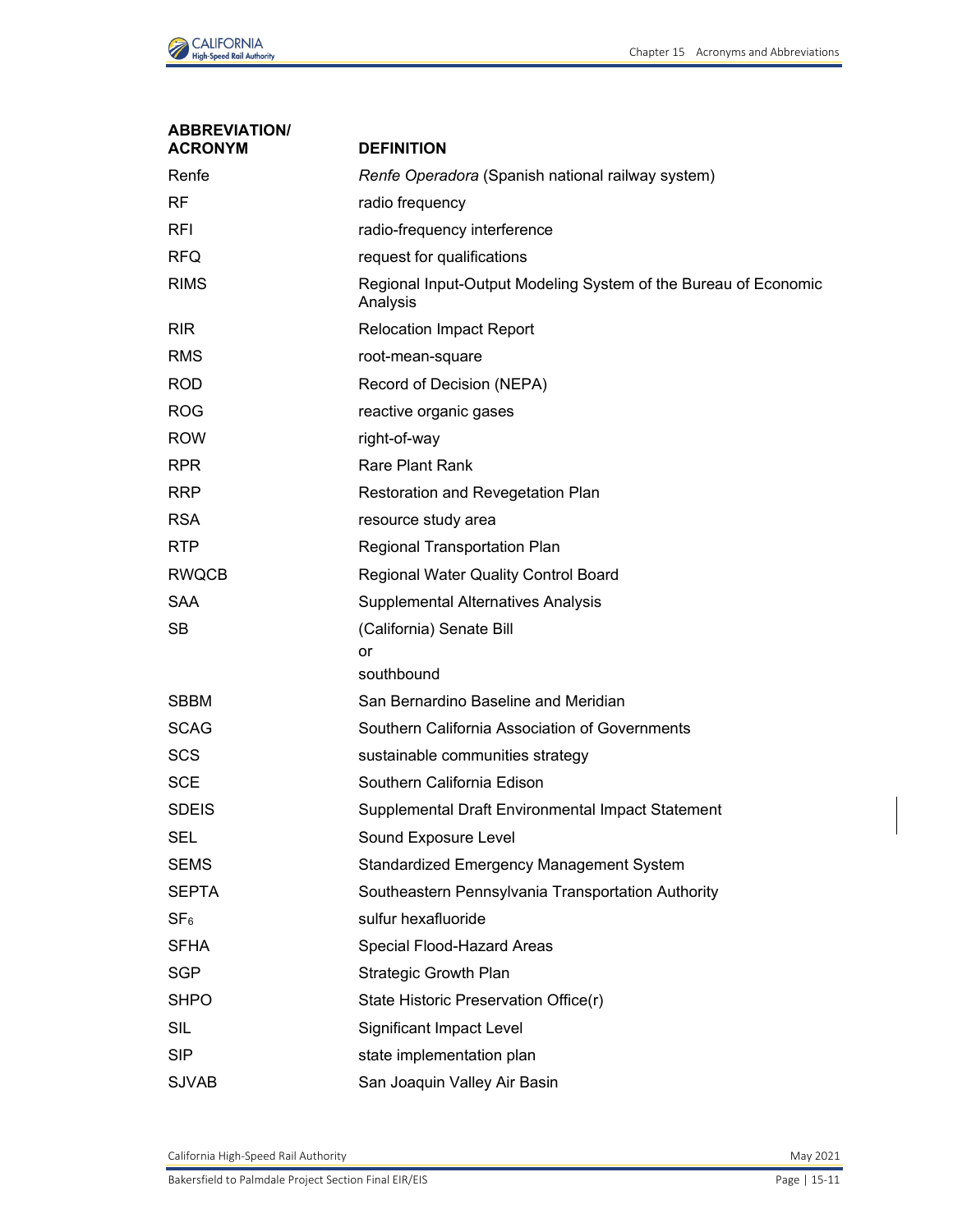

| <b>ABBREVIATION/</b><br>ACRONYM | <b>DEFINITION</b>                                   |
|---------------------------------|-----------------------------------------------------|
| <b>SJVAPCD</b>                  | San Joaquin Valley Air Pollution Control District   |
| <b>SJVR</b>                     | San Joaquin Valley Railroad                         |
| <b>SMP</b>                      | System Management Plan                              |
| SO <sub>2</sub>                 | sulfur dioxide                                      |
| SOI                             | Secretary of the Interior                           |
|                                 | or                                                  |
|                                 | sphere of influence                                 |
| SOIS                            | Secretary of the Interior's Standards               |
| SOQ                             | statement of qualifications                         |
| SO <sub>X</sub>                 | sulfur oxides                                       |
| <b>SPCC</b>                     | Spill Prevention, Control, and Countermeasure       |
| SQMP                            | <b>Stormwater Quality Management Plan</b>           |
| <b>SR</b>                       | <b>State Route</b>                                  |
| <b>SSC</b>                      | Species of Special Concern                          |
| <b>SSJVIC</b>                   | San Joaquin Valley Information Center               |
| <b>SSPSA</b>                    | Special-Status Plant Study Area                     |
| <b>State Rail Plan</b>          | California State Rail Plan                          |
| <b>STB</b>                      | <b>Surface Transportation Board</b>                 |
| <b>SVP</b>                      | Society of Vertebrate Paleontology                  |
| <b>SWG</b>                      | <b>Stakeholder Working Group</b>                    |
| <b>SWMP</b>                     | stormwater management plan/program                  |
| <b>SWMTP</b>                    | stormwater management and treatment plan            |
| <b>SWPPP</b>                    | stormwater pollution prevention plan                |
| <b>SWRCB</b>                    | <b>State Water Resources Control Board</b>          |
|                                 | Tesla                                               |
| <b>TAC</b>                      | toxic air contaminants                              |
| <b>TBM</b>                      | tunnel boring machine                               |
| <b>TCP</b>                      | traditional cultural property                       |
| <b>TCR</b>                      | <b>Transportation Concept Report</b>                |
| <b>TCE</b>                      | temporary construction easement                     |
| <b>TGV</b>                      | Train à Grande Vitesse (French national HSR system) |
| TM                              | <b>Technical Memorandum</b>                         |
| <b>TMDL</b>                     | total maximum daily load                            |
| <b>TOD</b>                      | transit-oriented development                        |
| <b>TOG</b>                      | total organic gas                                   |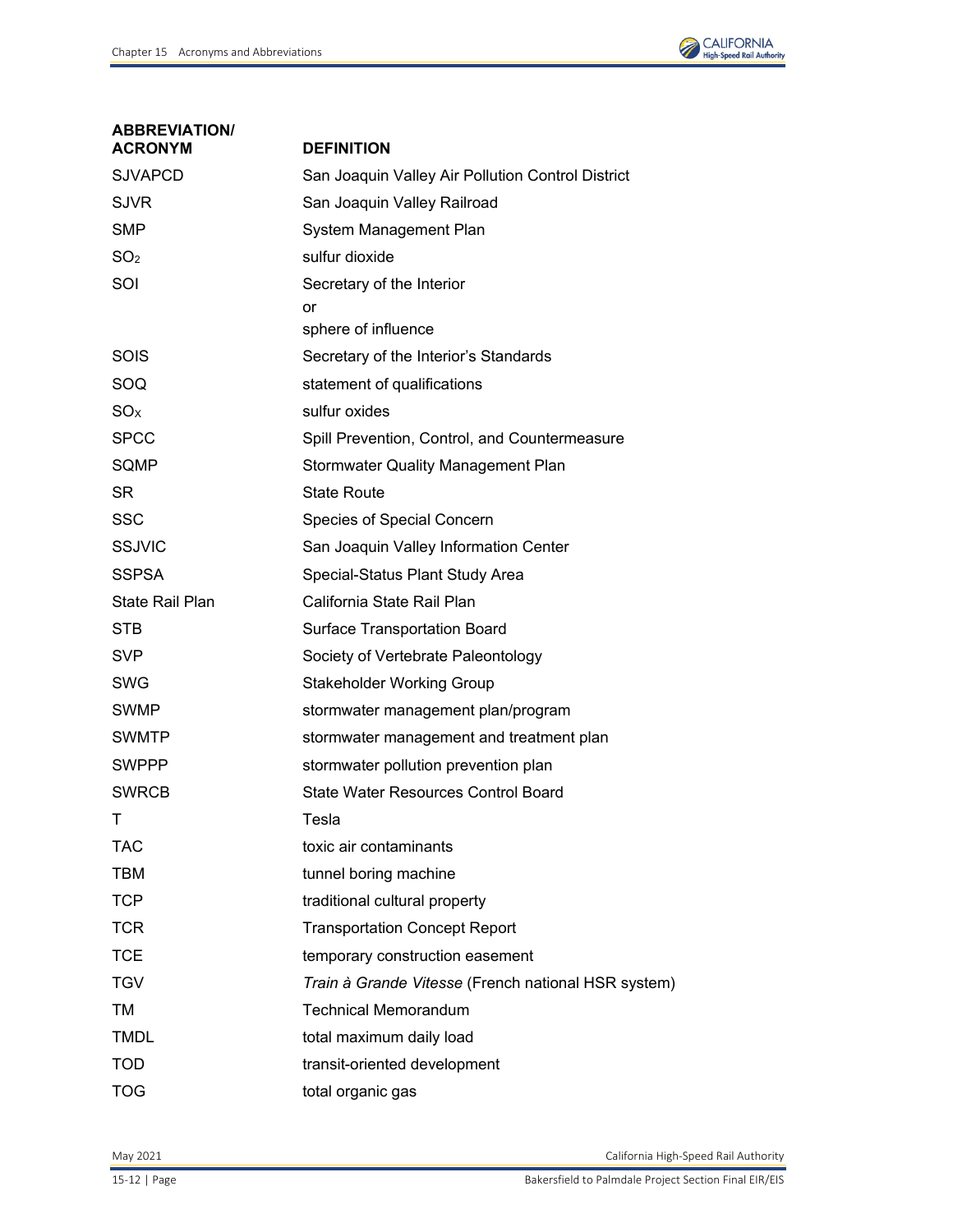

| <b>ABBREVIATION/</b><br><b>ACRONYM</b> | <b>DEFINITION</b>                                                                       |
|----------------------------------------|-----------------------------------------------------------------------------------------|
| <b>TPSS</b>                            | traction power substation                                                               |
| tpy                                    | tons per year                                                                           |
| <b>TRIP</b>                            | Thomas Roads Improvement Program                                                        |
| <b>TSA</b>                             | Transportation Security Administration (United States)                                  |
| <b>TSI</b>                             | <b>Technical Specification for Interoperability</b>                                     |
| Tulare Lake Basin Plan                 | Water Quality Control Plan for the Tulare Lake Basin                                    |
| <b>TVA</b>                             | threat and vulnerability assessment                                                     |
| <b>TWG</b>                             | Technical Working Group(s)                                                              |
| <b>TWRA</b>                            | Tehachapi Wind Resource Area                                                            |
| <b>UFW</b>                             | <b>United Farm Workers</b>                                                              |
| <b>Unified Program</b>                 | Unified Hazardous Waste and Hazardous Materials Management<br><b>Regulatory Program</b> |
| Uniform Act                            | Uniform Relocation Assistance and Real Property Acquisition Policies<br>Act             |
| <b>UPRR</b>                            | Union Pacific Railroad                                                                  |
| U.S.                                   | <b>United States</b>                                                                    |
| <b>U.S.C.</b>                          | <b>United States Code</b>                                                               |
| <b>USACE</b>                           | United States Army Corps of Engineers                                                   |
| <b>USAF</b>                            | <b>United States Air Force</b>                                                          |
| <b>USDA</b>                            | United States Department of Agriculture                                                 |
| <b>USDOI</b>                           | United States Department of the Interior                                                |
| <b>USDOT</b>                           | United States Department of Transportation                                              |
| <b>USEO</b>                            | <b>United States Executive Order</b>                                                    |
| <b>USEPA</b>                           | United States Environmental Protection Agency                                           |
| <b>USFWS</b>                           | United States Fish and Wildlife Service                                                 |
| <b>USGS</b>                            | United States Geological Survey                                                         |
| v/m                                    | volts per meter                                                                         |
| <b>VdB</b>                             | vibration velocity decibel(s)                                                           |
| <b>VERA</b>                            | <b>Voluntary Emission Reduction Agreement</b>                                           |
| <b>VFHCP</b>                           | Valley Floor Habitat Conservation Plan                                                  |
| <b>VHF</b>                             | very high frequency                                                                     |
| <b>VHT</b>                             | vehicle hours traveled                                                                  |
| <b>VIA</b>                             | visual impact assessment                                                                |
| <b>VMT</b>                             | vehicle miles traveled                                                                  |
| <b>VOC</b>                             | volatile organic compound                                                               |